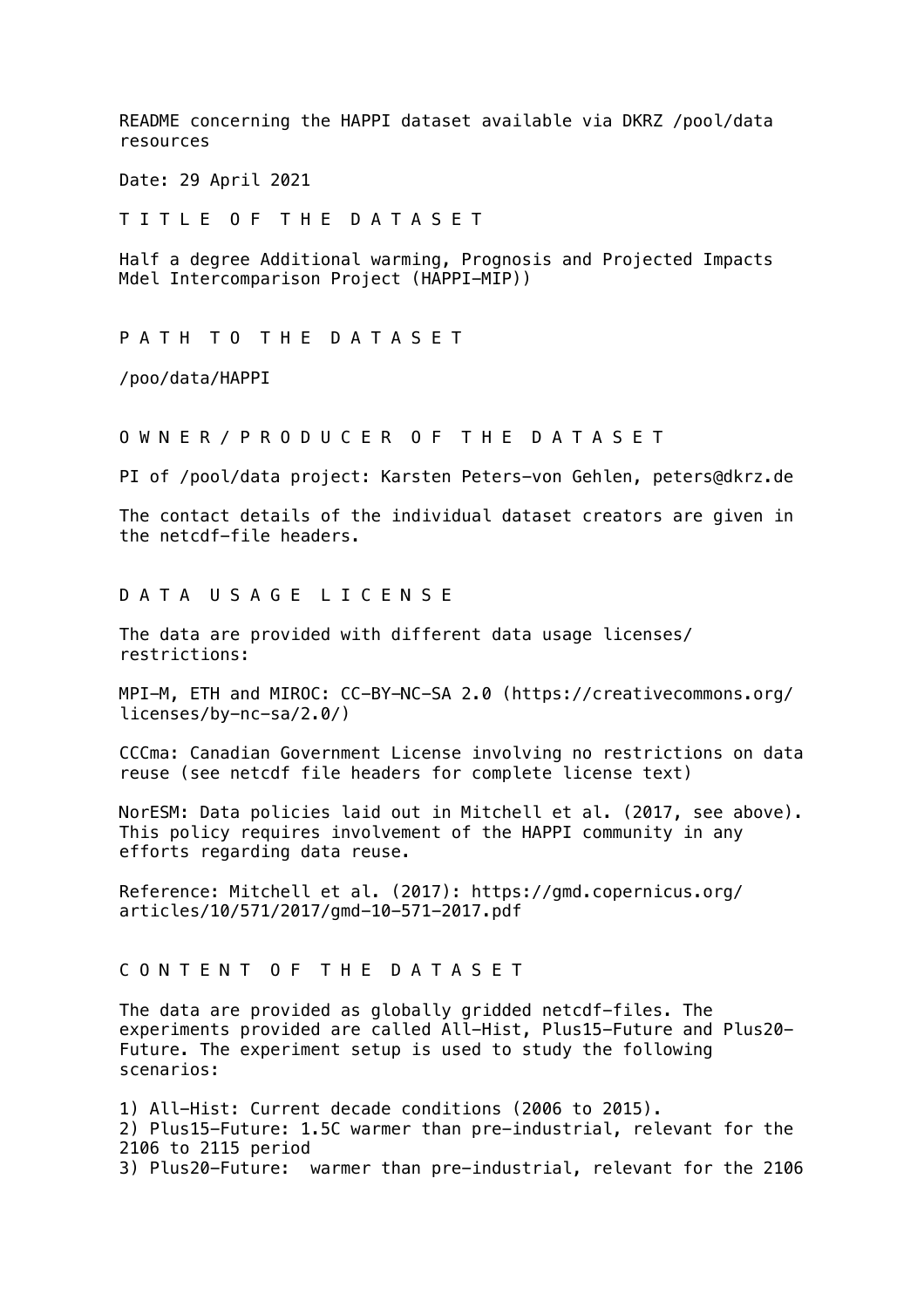to 2115 period

The motivation behind these experiments is given in Mitchell et al (2017). Each of the experiments is comprised of an ensemble consisting of 40 members, amounting to 120 datasets per model (amounting to 1200 model years).

The data are global and are available as either daily or monthly means. The naming of variables, coordinates and units follows CF and CMIP conventions.

The amount of available variables depends on the temporal output.

For daily output, the following are available (variable naming follows CMIP conventions): hurs huss pr ps tas tasmax tasmin uas vas

For monthly output, the following variables are available (variable naming follows CMIP conventions): clt hfls hfss hurs hus huss pr ps psl rlds rlus rlut rsds rsdt rsus rsut ta tas tasmax tasmin tauu tauv ts ua va zg mrsos

References to the used models are given in the netcdf-file headers (if available).

## D A T A U S A G E S C E N A R I O S

The data are suited for the envisaged scientific usage scenario, namely estimating the impact of policy measures aimed at limiting the increase in global near surface temperature to 1.5 or 2 degrees celsius compared to pre-industrial conditions. The data are especially suited as input for impact-related research questions, such as hydrology, agriculture and the associated socio-economic impacts.

Furthermore, the overall ensemble allows for estimating the uncertainties associated with the above mentioned changes and understand model behaviour.

At DKRZ, the data may especially be of interest to those users involved in impact-related research, e.g. in the framework of CLICCS and future projects focusing on interdisciplinary research questions related to policy-related climate goals.

## M E T H O D S U S E D F O R D A T A C R E A T I O N

The data was generated within the framework of the HAPPI-MIP intitiative (https://www.happimip.org) and formed part of the scientific basis for IPCCs SRES1.5 report (https://www.ipcc.ch/sr15/ download/).

The data hosted at DKRZ was produced by a total of 5 institutions